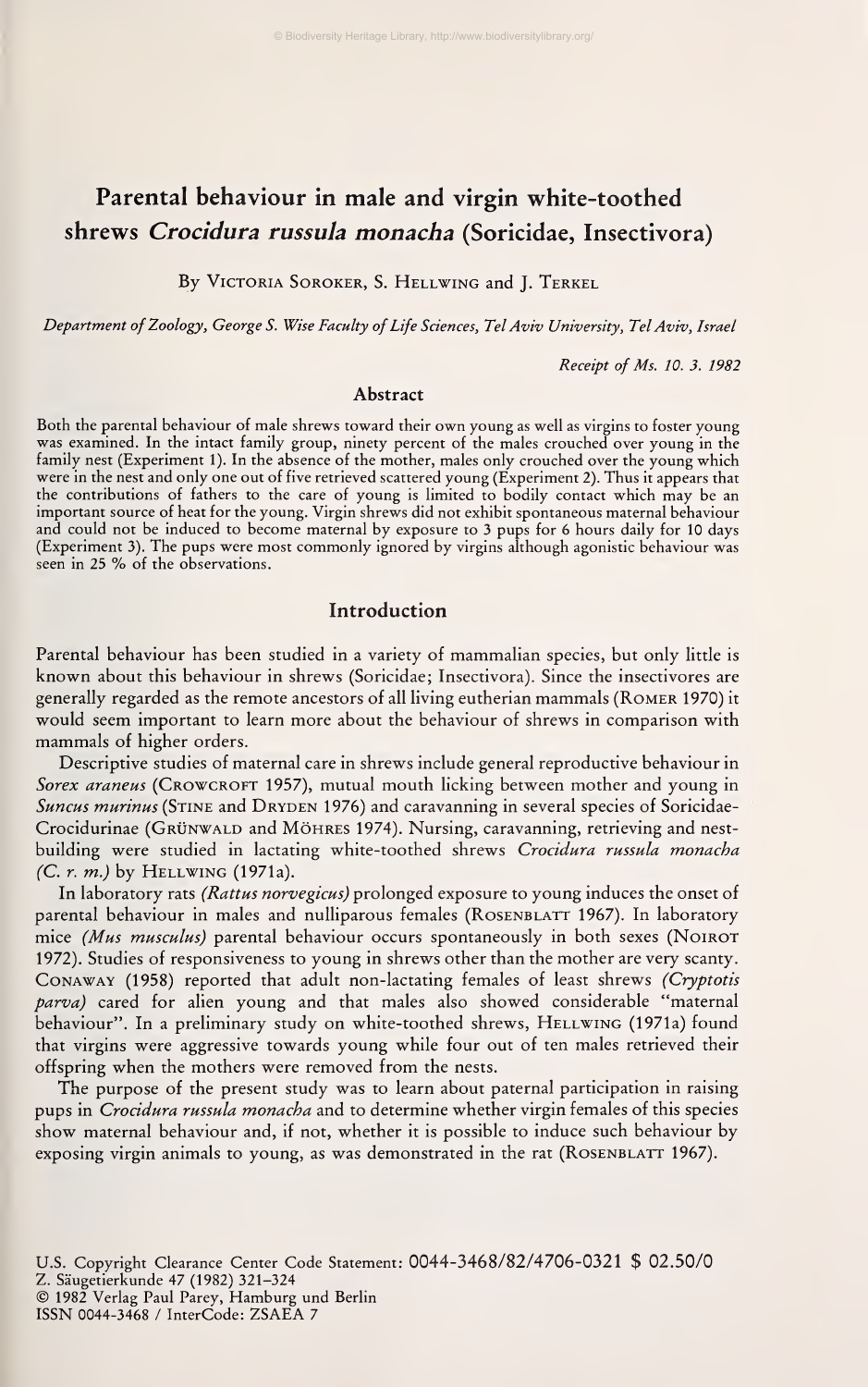322 Victoria Soroker, S. Hellwing and J. Terkel

## Methods

#### Animals

Subjects were white-toothed shrews reared in captivity at the Canadian Center of Ecological Zoology of Tel Aviv University. Breeding pairs were housed outdoors on stainless steel cages  $(49 \times 34 \times 20$ cm) with bedding consisting of <sup>a</sup> sand layer covered with wood shavings, and straw provided as nesting material. Throughout the year, the duration of daylight ranged from 10-14 hours, the temperature varied from <sup>8</sup> °C (January) to 30 °C (August) (20 °C annual average) and the mean relative humidity was 70 %. Animals v^^ere fed (ad libitum) with fly larvae and <sup>a</sup> mixture of ground meat, hard-boiled eggs and milk powder. For details of the maintenance of the shrew colony see Hellwing (1971b).

#### Experiment <sup>1</sup>

To examine the interaction between the father and offspring in the intact family unit, the male's location with respect to the young was recorded daily in 23 pairs, from the day of birth until weaning 23 days later. Two clay pots for nesting and shelter were placed side by side at the rear of the cage. Every morning, the clay pots were lifted and the male's location (in the pup's nest or in another nest) was recorded.

#### Experiment 2

To check whether the presence of the mother influences the interaction between the male and his offspring, the behaviour of <sup>5</sup> fathers was recorded in the absence of their mates. On days 2, 4, <sup>6</sup> and <sup>8</sup> postpartum, each male was left alone in the cage following removal of the mother and young. Thirty minutes later, 3 of the offspring were placed in the middle of the cage in a small depression in the sand 20 cm away from the nest site. Observations were recorded for 15 minutes after presentation of young and <sup>3</sup> spot checks of the location of the male and young were made at one hour intervals. At the end of the 3 hour observation period, the mother was returned to the family cage.

#### Experiment 3

In this experiment, the response to young in nulliparous female shrews was tested. Fifteen sexually mature virgins were housed individually in glass cages (46  $\times$  23  $\times$  30 cm) wrapped with red paper (to reduce the amount of light entering the cage) and provided with paper strips (12  $\times$  1.2 cm) as nesting material. After 2-3 days of habituation to the cage, each virgin was exposed to 3 pups (2-8 days old), for 6 hours daily, for 10 days. The young were placed in <sup>a</sup> depression in the middle of the cage and the female's behaviour was recorded (on a standard observation sheet) for 15 minutes followed by hourly spot checks for <sup>6</sup> hours. When <sup>a</sup> pup was detected bitten or killed, the remainder were removed from the cage and on the next day the female was exposed to a single pup (usually 6-8 days old). If this pup was unharmed, the female again received the standard litter of 3 pups in the following tests. The pups were provided by donor mothers and returned to them at the end of the 6-hour test-period.

#### Results

#### Experiment <sup>1</sup>

All 23 males were observed to maintain body contact with young in the family nest. The daily percentage of males found in the nest with the young ranged between 80 % to 100 % throughout the 23 days postpartum. However, males were never seen to exhibit more active components of parental behaviour, e.g. retrieving, caravanning or nest-building.

#### Experiment 2

Even in the absence of their mates, males did not retrieve young to the nest site, excepting on <sup>a</sup> single occasion, Pups aged 6-8 days crawled to the nest by themselves and crouching behaviour occurred in <sup>75</sup> % of <sup>28</sup> cases in which young were present in the nests. Males never crouched over young in the sand depression outside the nest. Only on one occasion was a male observed to crouch over younger pups.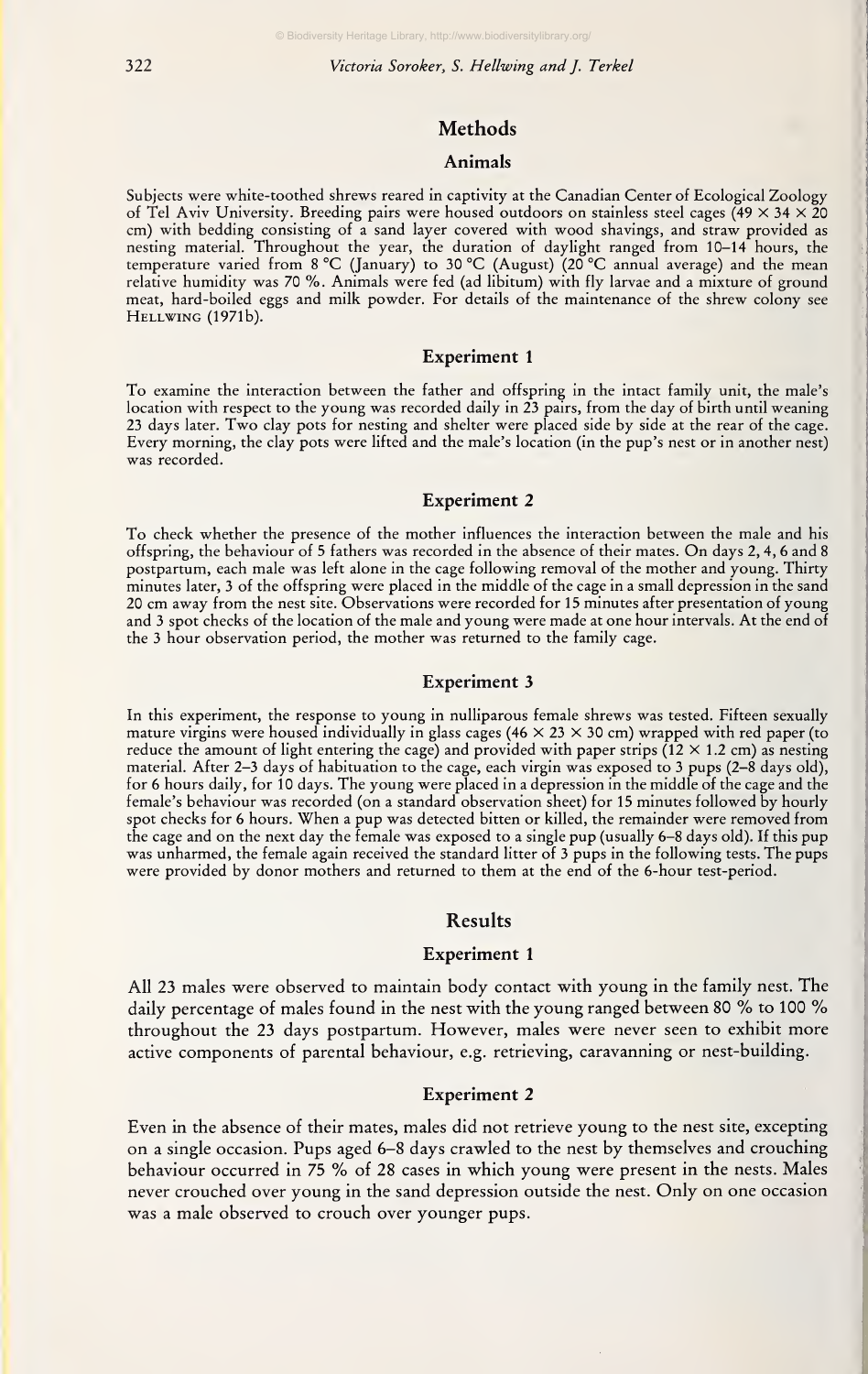#### Experiment 3

During the 10 days of tests, most of the 15 virgins ignored the pups on most tests. Complete maternal behaviour (crouching, retrieving or caravanning, nest building, anogenital licking) did not occur spontaneously on the first daily test nor did it develop as a result of daily exposure to pups. Only <sup>5</sup> females crouched over pups during some spot checks (11 % of mean of daily sample means).

## Discussion

In some mammalian species, males are prone to killing young, and females usually prevent them from having access to their offspring. In many species of rodents males show caretaking behaviour which includes nest-building, defence of home range and nest, retrieving, licking of young and crouching over young (Spencer-Booth 1970). The present study shows that male white-toothed shrews do not normally kill young, and the females, who tolerate the males' presence in the nest, permit them to maintain body contact with the offspring. Of the repertoire of parental activities, male white-toothed shrews almost exclusively exhibited crouching over young. The absence of other components of parental care cannot be attributed to suppression by the females since even in their absence the males' parental repertoire consisted solely of crouching.

Shrews are among the smallest of mammals and their energetic requirements for maintaining homeothermy are extremely high. Conservation of body heat of the young may be of primary importance for their successful development, and this would lend great ecological and physiological significance to the males' crouching behaviour over the young. In addition, since shrews spend much of their time obtaining food, such parental behaviour may permit lactating mothers to spend less time in the nest and more time foraging. In fact, males were frequently observed to crouch in the family nest while the females were feeding in the food dish.

Virgin shrews failed to show maternal behaviour either spontaneously or by induction during 10 days of exposure to pups (Experiment 3). These females did not kill pups, rather they usually ignored them. This pattern differed from the behaviour observed in virgin females of domesticated rodent species in which most animals show maternal behaviour spontaneously (laboratory Mus musculus and some Rattus norvegicus strains, JAKUBOWSKI 1979), or after continuous exposure to pups (golden hamsters Mesocricetus auratus, SwANSON and CAMPBELL 1979; rats Rattus norvegicus, ROSENBLATT 1967). However, naive virgin wild Mus musculus show no spontaneous maternal behaviour, nor can they be induced to become maternal by exposure to young (Jakubowski 1979). We speculate that spontaneous maternal behaviour may be an artifact of domestication which does not ordinarily occur in wild members of a mammalian species; consequently virgin shrews showed no spontaneous maternal behaviour, although the shrew breeding colony exists for about 15 years at the research zoo at Tel Aviv University.

#### Zusammenfassung

#### Elterliches Verhalten von Männchen und Jungweibchen bei der Spitzmaus Crocidura russula monacha (Soricidae, Insectivora)

Die Bereitschaft zur Jungenfürsorge wurde bei Vätern und jungen Weibchen der Hausspitzmaus (Crocidura russula monacha) geprüft. Der Beitrag der Väter beschränkte sich auf anhaltenden Körperkontakt, dessen Bedeutung für die Jungenentwicklung diskutiert wird. Weder unerfahrene Jungweibchen noch solche, die bereits zehn Tage lang mit Jungtieren zusammen waren, zeigten mütterliche Verhaltensweisen. Gewöhnlich kümmerten sie sich nicht um die Jungen.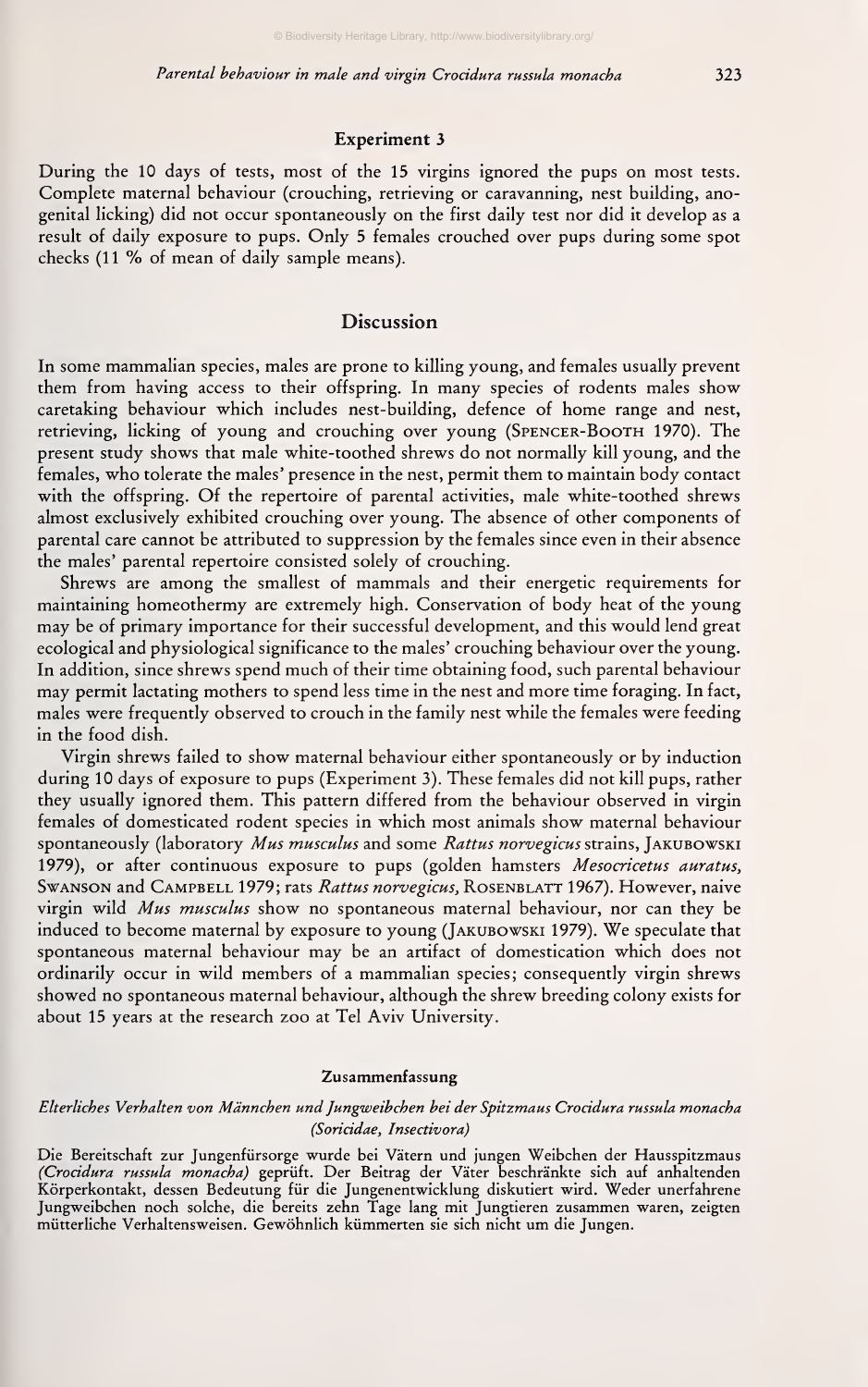#### References

CoNAWAY, C. H. (1958): Maintenance, reproduction and growth of the least shrew in captivity. J. Mammal. 39, 507-512.

CROWCROFT, P. (1957): The life of the shrew. London: Max Reinhardt.

GRÜNWALD, A. VON; MÖHRES, F. P. (1974): Beobachtungen zur Jugendentwicklung und Karawanenbildung bei Weißzahnspitzmäusen (Soricidae-Crocidurinae). Z. Säugetierkunde 39, 321-339.

HELLWING, S. (1971a): Reproduction in the white-toothed shrew, Crocidura russula monacha<br>Thomas, 1906 (Soricidae, Insectivora, Mammalia). Ph. D. thesis, Hebrew Univ.

- (1971b): Maintenance and reproduction in the white-toothed shrew, Crocidura russula monacha Thomas, in captivity. Z. Säugetierkunde 36, 103-113.

JAKUBOWSKI, M. (1979): Infanticide and parental care in virgin rats and mice: genetic, social and neural control. M. Sc. thesis, Tel Aviv Univ.

NoiROT, E. (1972): The onset of maternal behaviour in rats, hamsters and mice: A selective review. Advances in the Study of Behavior 4, 107-146.

Romer, A. S. (1970): The vertebrate body. 4th ed. Philadelphia, London, Toronto: W. B. Saunders Company.

RosEXBLATT, J. A. (1967): Nonhormonal basis of maternal behaviour in the rat. Science 156, 1512-1513.

Spencer-Booth, Y. (1970): The relationships between mammalian young and conspecifics other than mothers and peers: <sup>a</sup> review. In: Advances in the Study of Behavior 3, 120-194. Ed. by D. S. LEHRMAN, R. A. HINDE and E. SHAW. New York: Academic Press.

STINE, C. J., DRYDEN G. L. (1976): Lip-licking behavior in captive musk shrews, Suncus murinus. Behaviour 62, 298-311.

SWANSON, L. H.; CAMPBELL, C. S. (1979): Induction of maternal behavior in nulliparous golden hamsters (Mesocricetus auratus). Behavioural and Neural Biology 26, 364-371.

Authors' address: VICTORIA SOROKER, Dr. SHLOMO HELLWING and Dr. JOSEPH TERKEL, Department of Zoology, George S. Wise Faculty of Life Sciences, Tel Aviv University, Tel Aviv, Israel

# Der Einfluß visueller Information auf die Echoortung bei Phyllostomus discolor (Chiroptera)

#### Von G. ROTHER und U. SCHMIDT

Zoologisches Institut der Universität Bonn

Eingang des Ms. 26. 4. 1982

#### Abstract

## The influence of visual injormation on echolocation in Phyllostomus discolor {Chiroptera)

Investigated was the obstacle avoidance performance in a flight tunnel of the neotropical bat Phyllostomus discolor. The orientation sounds resemble the typical phyllostomatid type (duration: 0.3 to 2.5 ms; 3 downwards modulated harmonics, which cover the frequency range from ca. 45-100 kHz). In flight the intensity of the sounds reaches 124 dB (calculated to a distance of 10 cm in front of the nose); when approaching the landing site the intensity falls to ca. 75 dB.

Wires down to <sup>a</sup> diameter of 0.25 mm can be detected acoustically; this threshold value is not improved by visual Information. In the above-threshold-range the repetition rate in front of the obstacle is significantly lower, when the wires can be localized visually. In this situation body contacts with the obstacle are much reduced compared with flights in the dark tunnel.

U.S. Copyright Clearance Center Code Statement: 0044-3468/82/4706-0324 \$ 02.50/0  $© 1982 Verlag Paul Parey, Hamburg und Berlin$ ISSN 0044-3468 / InterCode: ZSAEA <sup>7</sup>